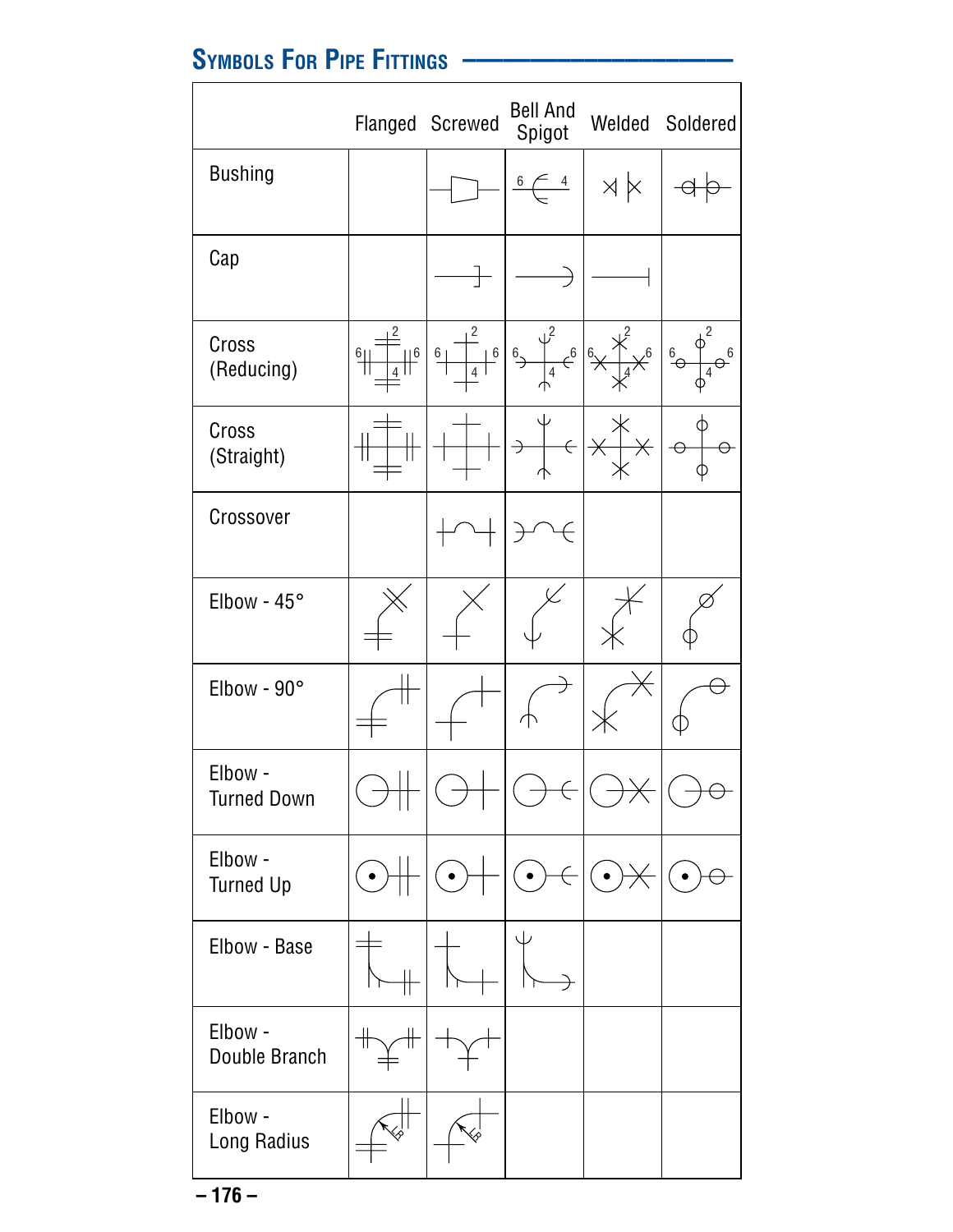## **–––––––––––––––––––– SYMBOLS FOR PIPE FITTINGS**

|                                         |     | Flanged Screwed | <b>Bell And</b><br>Spigot |              | Welded Soldered |
|-----------------------------------------|-----|-----------------|---------------------------|--------------|-----------------|
| Elbow -<br>Reducing                     |     | $\overline{2}$  |                           |              |                 |
| Elbow -<br>Side Outlet<br>(Outlet Down) |     |                 |                           |              |                 |
| Elbow -<br>Side Outlet<br>(OutletUp)    |     |                 |                           |              |                 |
| Elbow - Street                          |     |                 |                           |              |                 |
| Joint -<br>Conn. Pipe                   |     |                 |                           |              |                 |
| Joint -<br>Expansion                    | IE  |                 |                           | $\cancel{+}$ | ੳ               |
| Lateral                                 |     |                 | K                         |              |                 |
| <b>Orifice Plate</b>                    | 111 |                 |                           |              |                 |
| <b>Reducing Flange</b>                  |     |                 |                           |              |                 |
| Plug - Bull                             |     |                 |                           |              |                 |
| Plug - Pipe                             |     |                 |                           |              |                 |
| Reducer -<br>Concentric                 |     |                 |                           |              |                 |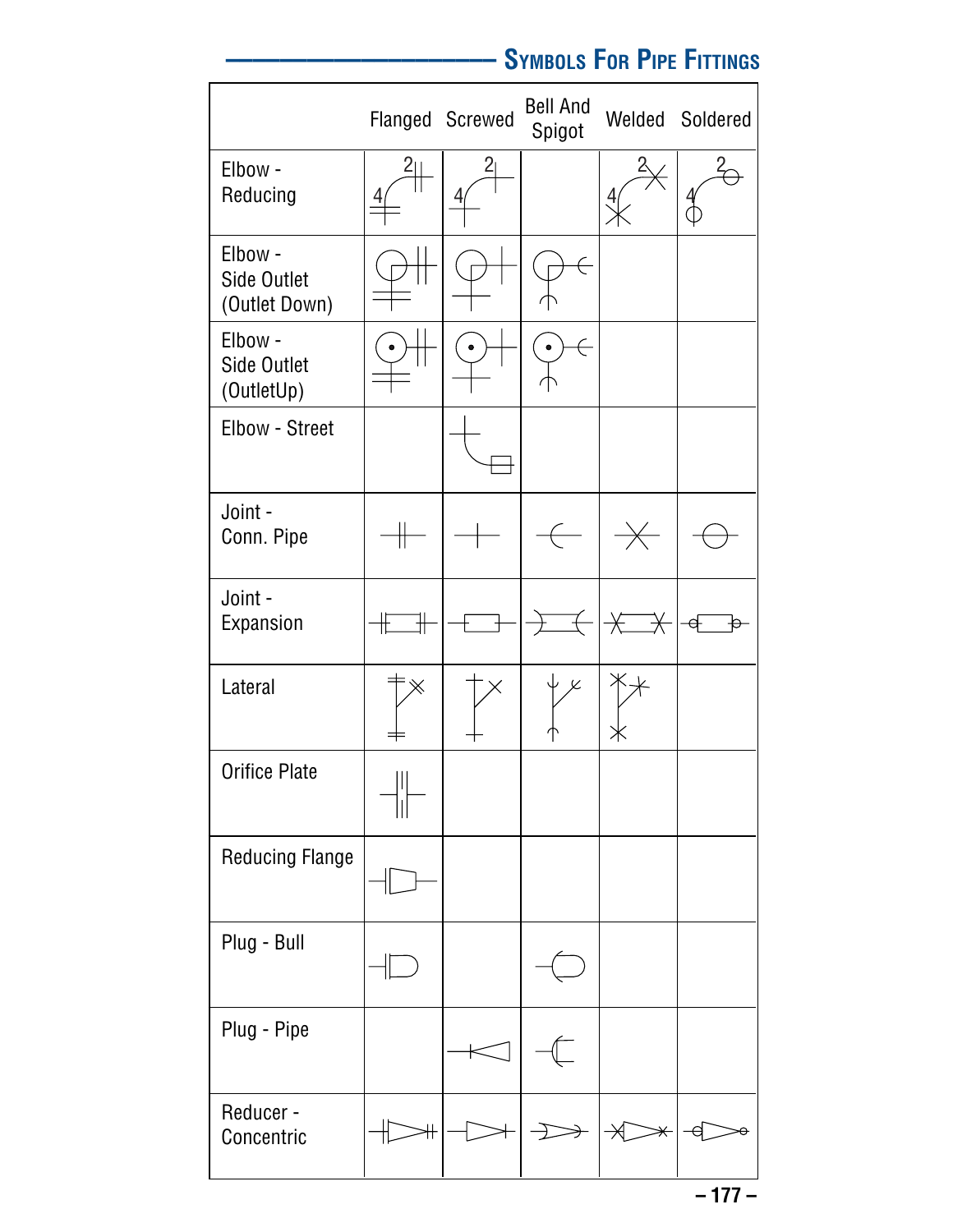# **SYMBOLS FOR PIPE FITTINGS ––––––––––––––––––––**

|                                                                    |   | Flanged Screwed | <b>Bell And</b><br>Spigot |   | Welded Soldered |
|--------------------------------------------------------------------|---|-----------------|---------------------------|---|-----------------|
| Reducer -<br>Eccentric                                             |   |                 |                           |   |                 |
| Valve - Gate<br>Angle Gate<br>(Plan)                               |   |                 |                           |   |                 |
| Valve - Globe<br>Angle Globe<br>(Elevation)                        |   |                 |                           |   |                 |
| Valve - Globe<br>(Plan)                                            |   |                 |                           |   |                 |
| Valve (Auto)-<br><b>B-Pass</b>                                     |   |                 |                           |   |                 |
| Valve (Auto)-<br>Governor Oper.                                    |   |                 |                           |   |                 |
| Valve -<br>Reducing                                                |   |                 |                           |   |                 |
| Valve -<br>Check<br>(Straight Way)                                 | ↰ |                 |                           | ₩ | ⊷e<br>$\Theta$  |
| Valve -<br>Cock                                                    |   |                 |                           |   |                 |
| Valve -<br>Diaphragm                                               |   |                 |                           |   |                 |
| Valve -<br>Float                                                   |   |                 |                           |   |                 |
| Valve -<br>Gate*                                                   |   |                 |                           |   | Ө               |
| *Also used for General Stop Valve when amplified by specification. |   |                 |                           |   |                 |

**– 178 –**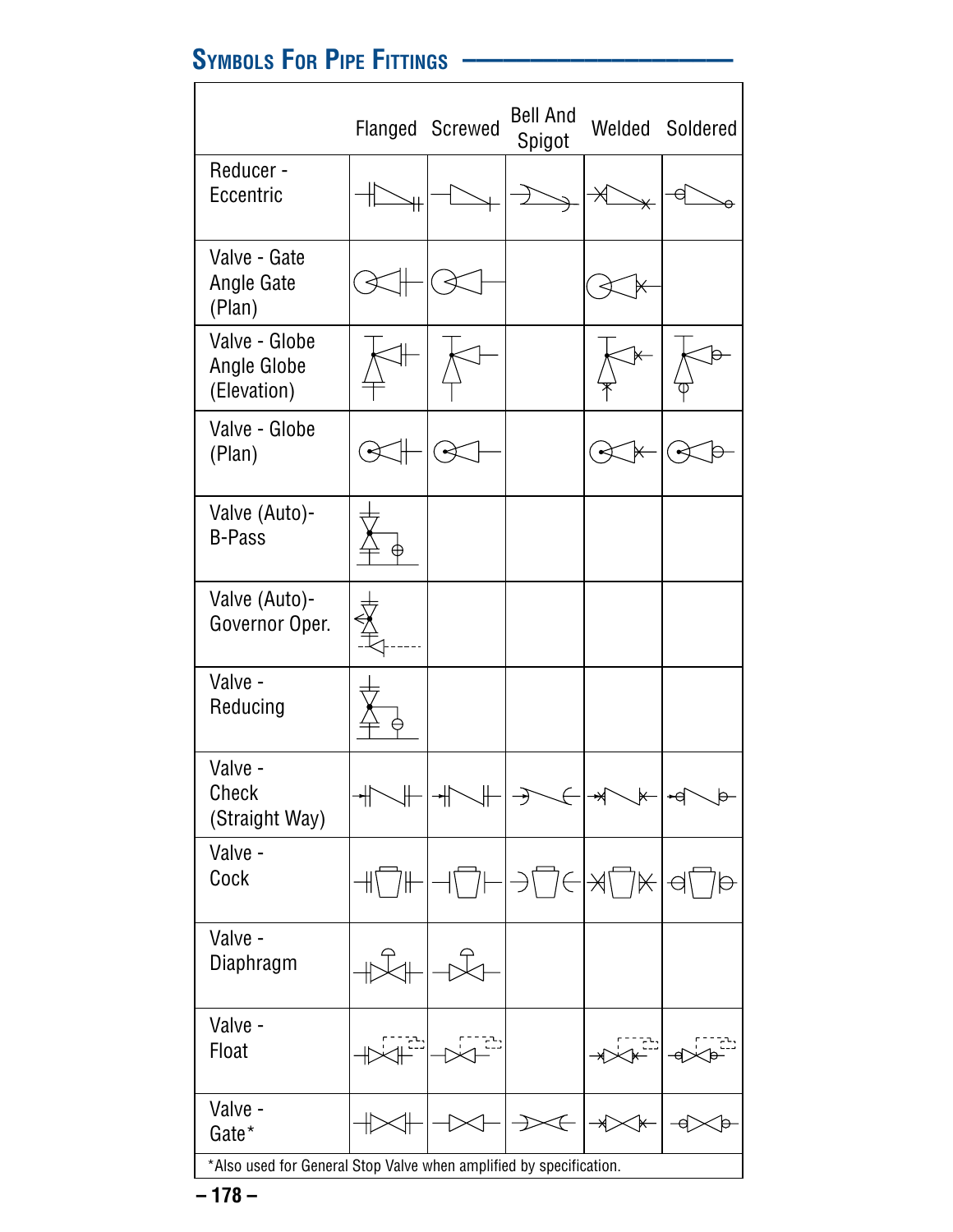# **–––––––––––––––––––– SYMBOLS FOR PIPE FITTINGS**

 $\overline{1}$ 

|                                           |        | Flanged Screwed | <b>Bell And</b><br>Spigot                         | Welded Soldered |
|-------------------------------------------|--------|-----------------|---------------------------------------------------|-----------------|
| Valve -<br>Gate<br><b>Motor Operated</b>  |        |                 |                                                   |                 |
| Valve -<br>Globe                          |        |                 |                                                   |                 |
| Valve -<br>Globe<br><b>Motor Operated</b> |        |                 |                                                   |                 |
| Valve -<br>Angle<br><b>Hose Angle</b>     |        |                 |                                                   |                 |
| Valve -<br>Hose Gate                      |        |                 |                                                   |                 |
| Valve -<br><b>Hose Globe</b>              |        |                 |                                                   |                 |
| Valve -<br>Lockshield                     |        |                 |                                                   |                 |
| Valve -<br><b>Quick Opening</b>           |        |                 |                                                   |                 |
| Valve -<br>Saftey                         |        |                 |                                                   |                 |
| Sleeve                                    | ╶╫╌╌╟╌ |                 | ┤┄┄├╴│ <i>→</i> ╌┄╌ <del>に</del> │ —╳┄┄╳╴│ —⊙╌┄⊖╴ |                 |